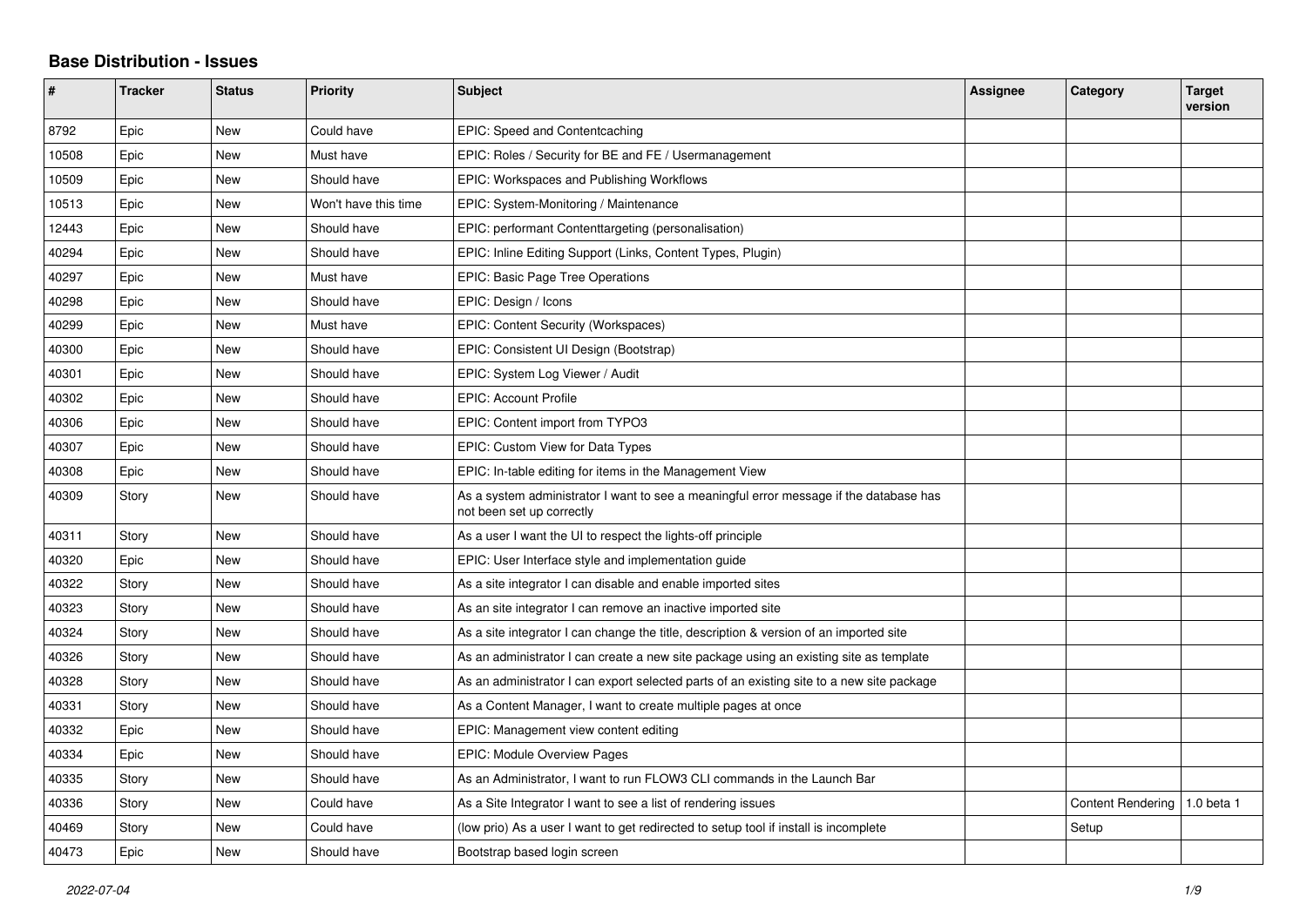| #     | <b>Tracker</b> | <b>Status</b> | <b>Priority</b> | Subject                                                                                                                | Assignee | Category | <b>Target</b><br>version   |
|-------|----------------|---------------|-----------------|------------------------------------------------------------------------------------------------------------------------|----------|----------|----------------------------|
| 40618 | Story          | <b>New</b>    | Should have     | [DISCUSS] As a user, I want to return to the last-used submodule when changing between<br>main modules                 |          |          |                            |
| 40725 | Task           | New           | Could have      | display a message in login form if no account exists with a linl to the setup.                                         |          |          |                            |
| 40764 | Task           | <b>New</b>    | Could have      | Check if we can remove the inject method in the<br>\TYPO3\TYPO3\ViewHelpers\ContentElement\* ViewHelpers               |          |          |                            |
| 40896 | Task           | <b>New</b>    | Should have     | Fix layout in "create account" setup step                                                                              |          | Setup    | Sprint 10<br>(1.0 TP1)     |
| 41085 | Story          | <b>New</b>    | Should have     | As an integrator, I want to use the HTML5 "header" element for indicating titles in text                               |          |          |                            |
| 41087 | Task           | <b>New</b>    | Could have      | paste in section pastes AFTER section instead of at first element.                                                     |          |          |                            |
| 41098 | Story          | New           | Should have     | As a developer, I want a clean TypoScript package                                                                      |          |          |                            |
| 41099 | Story          | New           | Should have     | As site integrator, I want a API reference for TypoScript objects                                                      |          |          |                            |
| 41101 | Story          | <b>New</b>    | Could have      | As user, I want a well-working content editing (Bugfix Story)                                                          |          |          |                            |
| 41103 | Story          | <b>New</b>    | Should have     | As everybody, I want the new product name to be used inside Phoenix                                                    |          |          |                            |
| 41107 | Story          | <b>New</b>    | Should have     | As a user, I want a working demo site                                                                                  |          |          |                            |
| 41108 | Task           | New           | Should have     | test / update demo/integration server                                                                                  |          |          |                            |
| 41114 | Story          | New           | Should have     | As a user, I want to insert inline JavaScript in the HTML content elements                                             |          |          |                            |
| 41116 | Task           | <b>New</b>    | Could have      | textareas in edit form should be made bigger                                                                           |          |          | 1.1                        |
| 41140 | Task           | New           | Could have      | Let client redirect to login page if inactivity timeout was reached.                                                   |          |          |                            |
| 41152 | Story          | <b>New</b>    | Could have      | As a content editor, I want to use a page tree which fits into the overall UI                                          |          |          |                            |
| 41172 | Task           | New           | Could have      | Show button bar on hover with slight delay                                                                             |          |          |                            |
| 41186 | Story          | New           | Could have      | as a user, I want a clean listing of nodes inside management view                                                      |          |          | 1.1                        |
| 41592 | Story          | <b>New</b>    | Could have      | As a backend user I want to have sensible error handling                                                               |          |          |                            |
| 41669 | Story          | New           | Should have     | As team member, I want updated deployment working                                                                      |          |          | Sprint<br>February<br>2013 |
| 41670 | Story          | <b>New</b>    | Should have     | as anybody, I want an updated flow and neos website                                                                    |          |          |                            |
| 41671 | Story          | New           | Should have     | as developer, I want to make sure that jquery and ember is cleanly encapsulated and does<br>not interfere with site JS |          |          |                            |
| 41672 | Story          | New           | Should have     | as developer, I want to make sure that CSS is cleanly encapsulated (i.e. site CSS does not<br>change the UI css)       |          |          |                            |
| 41673 | Task           | New           | Should have     | add guide "tuning Flow Performance"                                                                                    |          |          |                            |
| 41674 | Task           | New           | Should have     | add guide "profile and debug Flow applications" -> maybe ask othres to write that                                      |          |          |                            |
| 41679 | Story          | New           | Should have     | As developer, I want to use packagist.org for all packages                                                             |          |          |                            |
| 41680 | Task           | New           | Should have     | push all packages to packagist, with post-change hook                                                                  |          |          |                            |
| 41686 | Task           | New           | Should have     | ask community to convert Christians "Developing TYPO3 Neos Website" to tutorial in ReST                                |          |          |                            |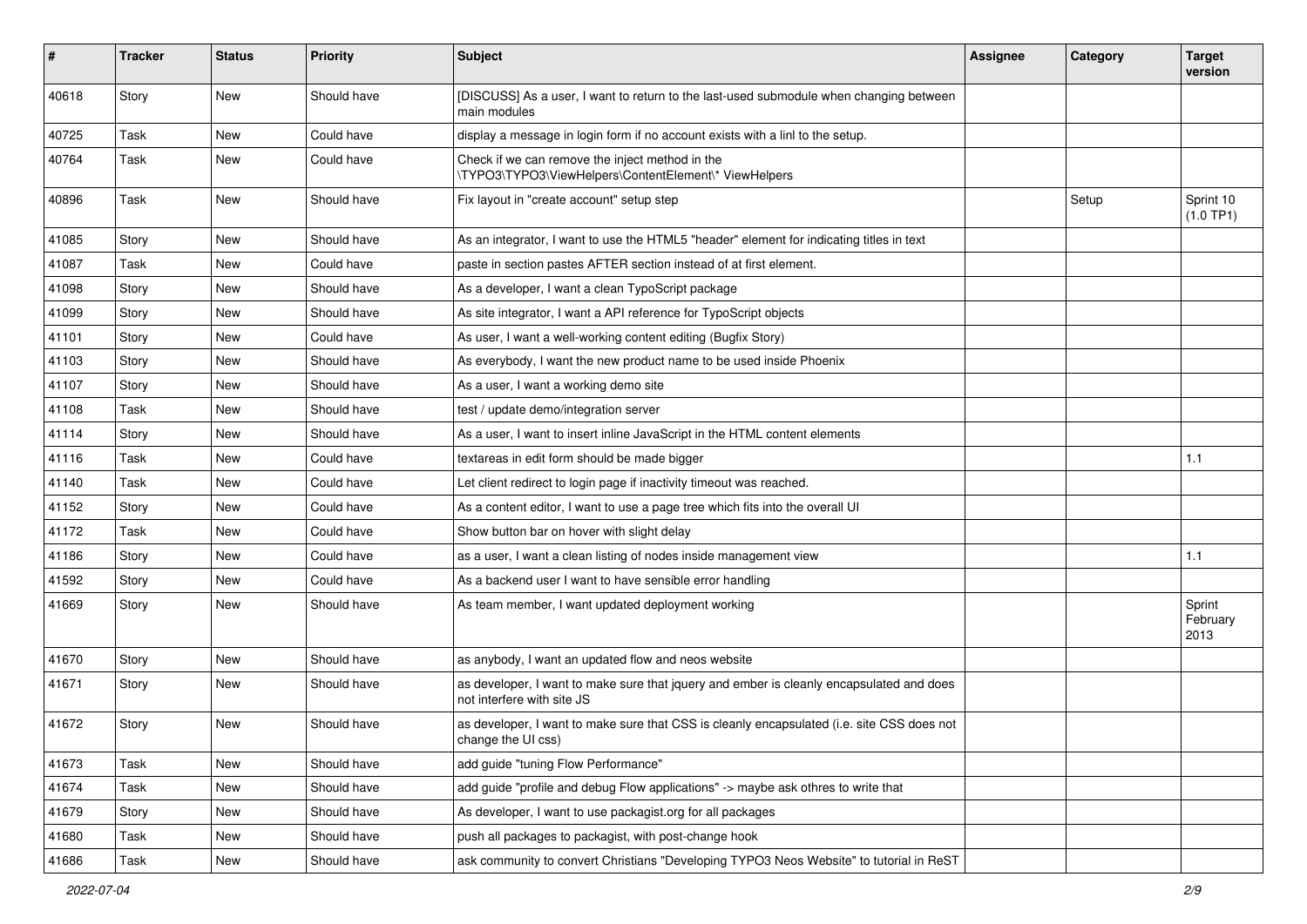| #     | <b>Tracker</b> | <b>Status</b> | <b>Priority</b> | Subject                                                                                                                                                              | <b>Assignee</b> | Category                 | <b>Target</b><br>version   |
|-------|----------------|---------------|-----------------|----------------------------------------------------------------------------------------------------------------------------------------------------------------------|-----------------|--------------------------|----------------------------|
| 41687 | Task           | <b>New</b>    | Should have     | ask community to convert Sebastians "Technical Overview to Neos" to documentation in<br>ReST                                                                         |                 |                          |                            |
| 41700 | Story          | New           | Should have     | As a developer I want to have a reasonable test coverage for JavaScript                                                                                              |                 |                          |                            |
| 41701 | Story          | <b>New</b>    | Should have     | As a content editor I want to have localization support ('single tree concept')                                                                                      |                 |                          | 1.1                        |
| 41702 | Story          | New           | Should have     | As an integrator I want to configure read / write access to pages / sections                                                                                         |                 |                          |                            |
| 41787 | Task           | <b>New</b>    | Should have     | change git repositories on git.typo3.org (FLOW3 -> Flow; Neos Name)                                                                                                  |                 |                          |                            |
| 41850 | Story          | New           | Should have     | As an integrator I would like to include default content styles from Neos                                                                                            |                 |                          |                            |
| 41853 | Story          | New           | Should have     | As an integrator I want an optimized setup                                                                                                                           |                 |                          |                            |
| 41856 | Task           | <b>New</b>    | Should have     | Require the needed graphic modules for the site import and show a warning if the modules<br>are not found                                                            |                 |                          |                            |
| 41858 | Story          | New           | Should have     | As an integrator I want a complete feature set in TypoScript and EEL                                                                                                 |                 |                          |                            |
| 41861 | Story          | <b>New</b>    | Should have     | As any user I want a better usability of the backend UI                                                                                                              |                 |                          |                            |
| 41872 | Task           | New           | Should have     | Detect if symlinks can be created                                                                                                                                    |                 |                          |                            |
| 41876 | Task           | <b>New</b>    | Should have     | Make Neos UI work with Zurb Foundation (for example)                                                                                                                 |                 |                          |                            |
| 41877 | Task           | New           | Should have     | Explore: Find a way to include Neos / Flow news via RSS                                                                                                              |                 |                          |                            |
| 41878 | Task           | New           | Should have     | extract package management to own package                                                                                                                            |                 |                          |                            |
| 41931 | Task           | <b>New</b>    | Should have     | TODO: add the page properties in a more clever way, and only when being in backend                                                                                   |                 | <b>Content Rendering</b> |                            |
| 42038 | Task           | New           | Must have       | Automatic save is not always in sync with content, content could be lost                                                                                             |                 |                          |                            |
| 42206 | Task           | New           | Should have     | When a content element is hidden based on hiddenBeforeDateTime / hiddenAfterDateTime<br>the hidden CSS should also be applied (so the element should be transparent) |                 |                          |                            |
| 42216 | Task           | <b>New</b>    | Should have     | Show at least some recognizable content of a node in the inspector panel. Now the header<br>property is used which only works for headlines                          |                 |                          |                            |
| 42220 | Task           | New           | Should have     | "Uncaught ReferenceError: nextAnimation is not defined" javascript error on load (demo<br>package)                                                                   |                 |                          |                            |
| 42246 | Task           | <b>New</b>    | Must have       | Use same DOM hierarchy for logged in backend user and public and do not render content<br>editing classes in public frontend                                         |                 |                          |                            |
| 42248 | Task           | New           | Must have       | Move backend includes (JS and CSS) back to Neos package                                                                                                              |                 |                          |                            |
| 42672 | Story          | <b>New</b>    | Should have     | As everybody, I want no JavaScript loading issues (Bugfix story)                                                                                                     |                 |                          |                            |
| 44923 | Story          | New           | Should have     | Multi-Lingual User Interface                                                                                                                                         |                 |                          | 1.1                        |
| 44957 | Story          | New           | Should have     | Reliable clipboard and content element handles                                                                                                                       |                 |                          | Sprint<br>February<br>2013 |
| 44969 | Story          | New           | Should have     | Document Two-Tree Localization Approach                                                                                                                              |                 | Documentation            | 1.0 beta 1                 |
| 44977 | Story          | New           | Must have       | TYPO3 Flow (Backend) speed optimization                                                                                                                              |                 |                          | 1.0 beta 1                 |
| 44978 | Story          | New           | Should have     | Multi-Device Content                                                                                                                                                 |                 |                          | $1.1$                      |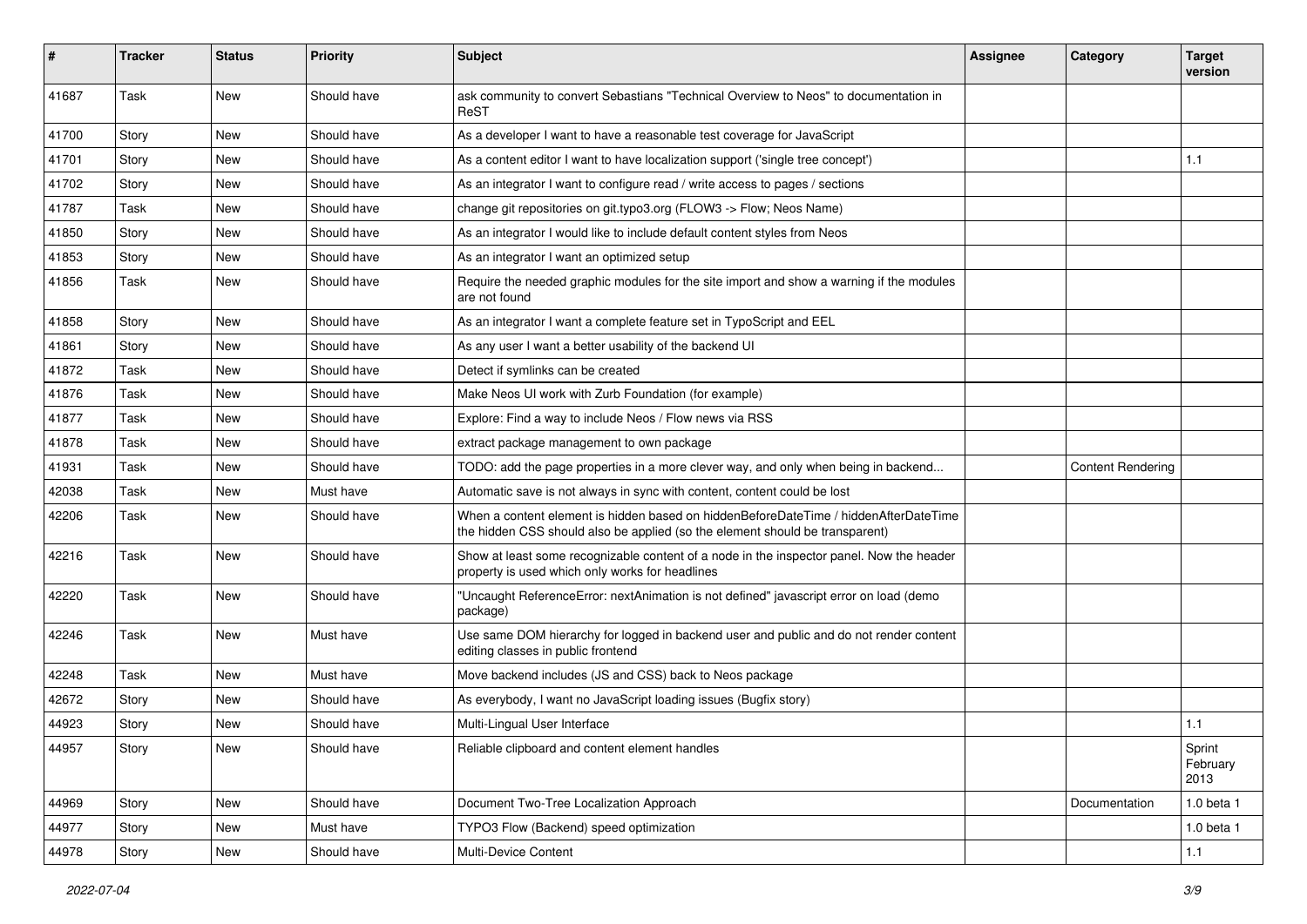| #     | <b>Tracker</b>      | <b>Status</b> | <b>Priority</b> | <b>Subject</b>                                                                                            | <b>Assignee</b> | Category                        | <b>Target</b><br>version   |
|-------|---------------------|---------------|-----------------|-----------------------------------------------------------------------------------------------------------|-----------------|---------------------------------|----------------------------|
| 44979 | Story               | <b>New</b>    | Should have     | Implement Frontend user / group concept                                                                   |                 |                                 | 1.1                        |
| 44980 | Story               | New           | Should have     | Show activity stream of changed content in Launch Bar                                                     |                 |                                 | 1.1                        |
| 44981 | Story               | <b>New</b>    | Should have     | Rename Node Types to final names                                                                          |                 | <b>Content Repository</b>       | Sprint<br>February<br>2013 |
| 44989 | Task                | <b>New</b>    | Could have      | Make Section/ContentCollection subclassable                                                               |                 | <b>Content Editing</b>          | 1.1                        |
| 45009 | <b>Work Package</b> | New           | Should have     | [EPIC] mobile phone version of content editing                                                            |                 |                                 |                            |
| 45011 | Story               | <b>New</b>    | Could have      | Make user settings changeable in the Neos backend                                                         |                 |                                 |                            |
| 45019 | Work Package        | New           | Should have     | [WIP] Real-World Error Reporting                                                                          |                 |                                 |                            |
| 45021 | Work Package        | New           | Should have     | [WIP] [ASSIGNEE MISSING] Cross Browser Compatibility                                                      |                 | <b>Content Editing</b>          | 1.0 beta 1                 |
| 45035 | Task                | <b>New</b>    | Could have      | 'First visit' guide                                                                                       |                 | <b>Global User</b><br>Interface |                            |
| 45037 | Task                | <b>New</b>    | Should have     | [DEMOSITE] Link to be from frontpage                                                                      |                 | General / Project               | 1.0 beta 1                 |
| 45038 | Task                | New           | Could have      | [DEMOSITE] Design that doesnt blend in as well                                                            |                 | General / Project               |                            |
| 45049 | Task                | New           | Should have     | Remove dependency on midgardNotifications                                                                 |                 |                                 |                            |
| 45099 | Story               | <b>New</b>    | Should have     | As a user I want the Ui to handle an expired session correctly                                            |                 |                                 | 1.0 beta 1                 |
| 45217 | Work Package        | New           | Should have     | [WIP][Assignee missing] External & internal link support                                                  |                 |                                 | 1.0 beta 1                 |
| 45310 | Story               | New           | Should have     | Implement enhanced @position syntax known from TypoScript also in the property panel<br>inspector editors |                 | <b>Content Editing</b>          | 1.0 beta 1                 |
| 45400 | Work Package        | New           | Should have     | [WIP] Developer Toolbar (Community)                                                                       |                 |                                 |                            |
| 45410 | Work Package        | New           | Should have     | [WIP] TypoScript Debugger (Community)                                                                     |                 |                                 |                            |
| 45453 | Task                | <b>New</b>    | Must have       | Concept of launcher/search/dashboard/module tabs                                                          |                 | General / Project               | 1.1                        |
| 45455 | Epic                | New           | Could have      | Different tree types (nodes)                                                                              |                 |                                 | 1.1                        |
| 45501 | Task                | <b>New</b>    | Should have     | Image Metadata in ContentEditing should be cached                                                         |                 |                                 |                            |
| 45539 | Work Package        | New           | Should have     | [EPIC] Mangement view                                                                                     |                 |                                 | 1.1                        |
| 45540 | Work Package        | New           | Should have     | [EPIC] Search                                                                                             |                 |                                 | 1.1                        |
| 45584 | Work Package        | <b>New</b>    | Should have     | Access Control for TYPO3CR Nodes (Concept)                                                                |                 |                                 | 1.1                        |
| 46526 | Story               | New           | Should have     | Media/Scheme aware URL handler                                                                            |                 |                                 |                            |
| 47895 | Work Package        | New           | Could have      | Taxonomy solution                                                                                         |                 |                                 |                            |
| 48140 | Task                | New           | Should have     | Tips                                                                                                      |                 |                                 | 1.1                        |
| 48142 | Task                | New           | Should have     | Search field/results                                                                                      |                 |                                 | 1.1                        |
| 48143 | Task                | New           | Should have     | Include commands as search results.                                                                       |                 |                                 | $1.1$                      |
| 48238 | Task                | New           | Could have      | Alert user when logging out with unpublished nodes                                                        |                 |                                 | 1.0 beta 1                 |
| 48239 | Task                | New           | Could have      | Backend interface color distinction                                                                       |                 |                                 | $1.1$                      |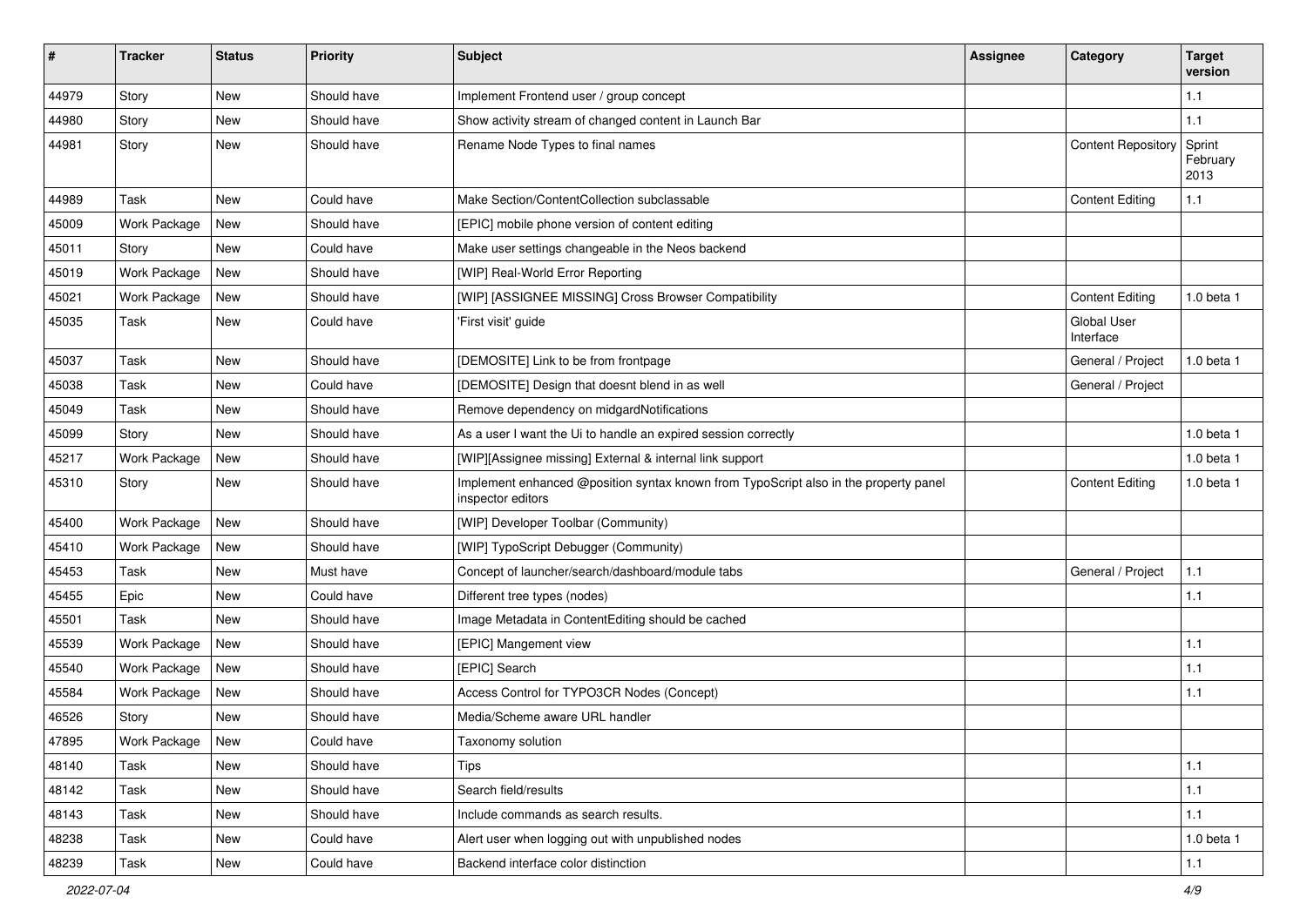| $\sharp$ | <b>Tracker</b>      | <b>Status</b> | <b>Priority</b> | <b>Subject</b>                                                               | <b>Assignee</b> | Category                 | <b>Target</b><br>version |
|----------|---------------------|---------------|-----------------|------------------------------------------------------------------------------|-----------------|--------------------------|--------------------------|
| 48271    | Task                | <b>New</b>    | Should have     | General security                                                             |                 |                          | 1.0 beta 1               |
| 48278    | Task                | <b>New</b>    | Must have       | Add "Find" FlowQuery operation                                               |                 | General / Project        | 1.0 beta 1               |
| 48329    | Task                | <b>New</b>    | Should have     | Remove leftover window.T3                                                    |                 |                          | $1.0$ beta $1$           |
| 48333    | Task                | New           | Should have     | Clean up Content/Application and Content/ContentModule                       |                 |                          | 1.0 beta 1               |
| 48334    | Task                | <b>New</b>    | Should have     | (maybe) re-introduce "development mode indicator" in topToolbarTemplate      |                 |                          |                          |
| 48352    | Task                | <b>New</b>    | Should have     | Aloha loading does not always work reliably                                  |                 |                          | 1.0 beta 1               |
| 48367    | Work Package        | New           | Should have     | [WIP] End-To-End Testing of Neos with Behat                                  |                 |                          | 1.0 beta 1               |
| 48525    | <b>Work Package</b> | <b>New</b>    | Should have     | [WIP] TYPO3CR Scalability and consistence                                    |                 |                          |                          |
| 49014    | Task                | <b>New</b>    | Should have     | Detect prototype copying leading to a loop                                   |                 |                          | 1.0 beta 1               |
| 49595    | Task                | <b>New</b>    | Should have     | Neos setup does not check for required php-gd module                         |                 |                          |                          |
| 49951    | Task                | <b>New</b>    | Should have     | Node structure / layout                                                      |                 |                          | $1.0$ beta $1$           |
| 49952    | Task                | New           | Should have     | Folder node types                                                            |                 |                          | 1.0 beta 1               |
| 49954    | Task                | New           | Must have       | If a user is logged out redirect to login screen after failed AJAX request   |                 |                          | 1.0 beta 1               |
| 49957    | Task                | New           | Should have     | Selecting a parent element doesn't change the content breadcrumb             |                 |                          | 1.0 beta 1               |
| 49958    | Task                | <b>New</b>    | Should have     | Clicking the page reloads the inspector even if the page is already selected |                 |                          | 1.0 beta 1               |
| 50385    | Task                | <b>New</b>    | Must have       | Folder node types                                                            |                 |                          | $1.0$ beta $1$           |
| 51343    | Task                | New           | Should have     | Add reasonable test coverage for PluginImplementation                        |                 |                          |                          |
| 52053    | Task                | New           | Should have     | Deleting Home page leaves backend inaccessible                               |                 | <b>Content Editing</b>   |                          |
| 52393    | Task                | <b>New</b>    | Should have     | Pagetree: Editing page title on blur bug                                     |                 |                          |                          |
| 52394    | Task                | New           | Should have     | Pagetree: Editing page title on blur bug                                     |                 |                          |                          |
| 52395    | Task                | <b>New</b>    | Could have      | Sites module: Removing already imported sites                                |                 |                          |                          |
| 52396    | Task                | <b>New</b>    | Could have      | Sites module: Error message if name field is empty                           |                 |                          |                          |
| 52397    | Task                | <b>New</b>    | Should have     | Fmm: Headlines of groups should be better seperated                          |                 |                          |                          |
| 52398    | Task                | <b>New</b>    | Should have     | Neos Backend dropdowns layout                                                |                 |                          |                          |
| 52399    | Task                | New           | Should have     | Fmm: Change the sites listing                                                |                 |                          |                          |
| 52400    | Task                | New           | Could have      | Fmm: Open button action should be changed                                    |                 |                          |                          |
| 52408    | Task                | New           | Should have     | Neos Backend: Complete broken at IE9                                         |                 |                          |                          |
| 52790    | Task                | New           | Should have     | Prefix remaining dynatree classes (drag'n'drop)                              |                 |                          |                          |
| 53272    | Task                | New           | Could have      | Animated icon when saving/publishing changes                                 |                 | Global User<br>Interface | $1.0$ alpha $8$          |
| 53457    | Task                | New           | Must have       | Editing in fullscreen mode doesn't work                                      |                 |                          |                          |
| 54475    | Task                | New           | Should have     | Wrong redirection when logging out after change of site's state              |                 |                          |                          |
| 54829    | Task                | New           | Should have     | Text with Image Alignment Options                                            |                 | <b>Content Editing</b>   | 1.x                      |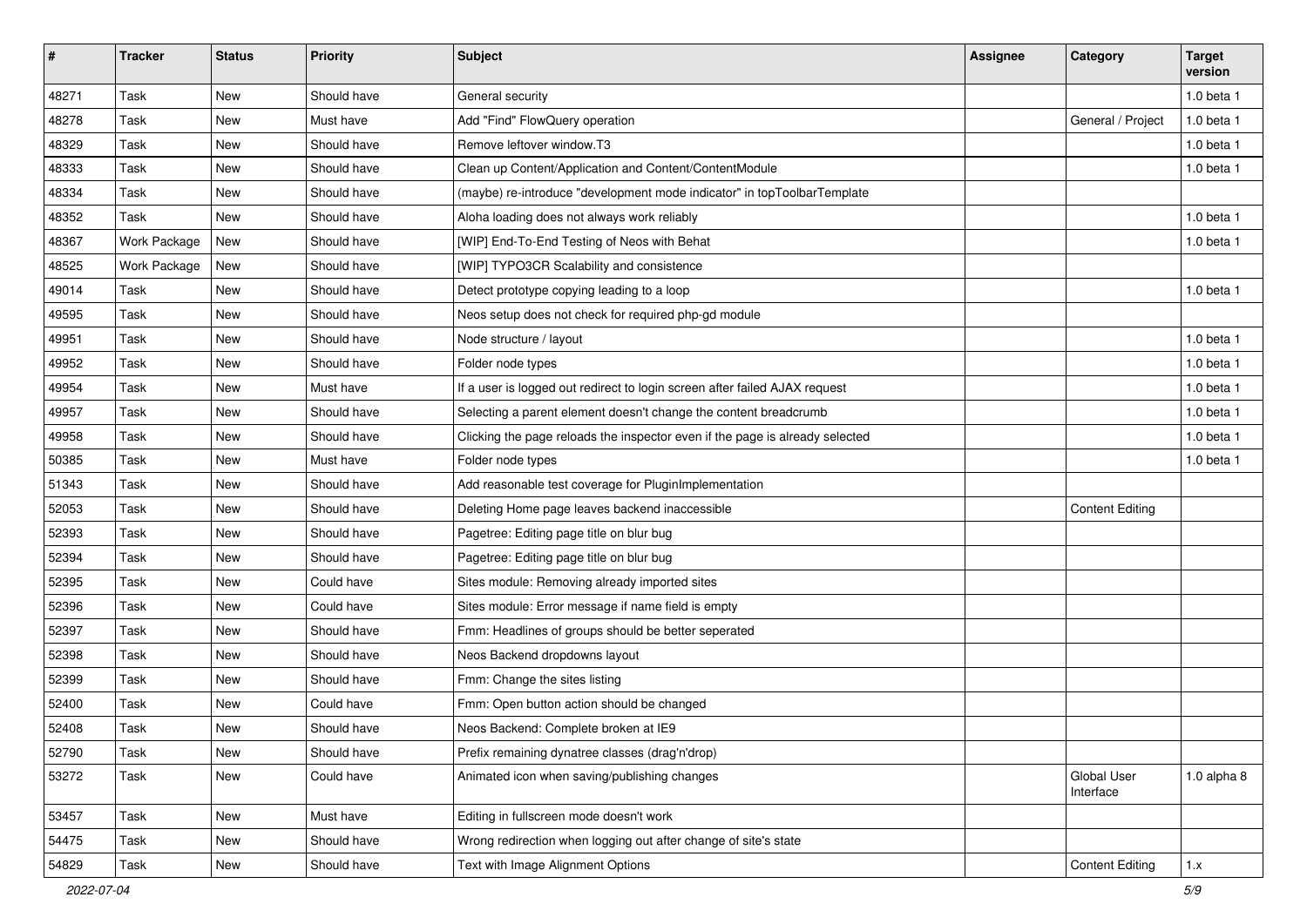| $\#$  | <b>Tracker</b>      | <b>Status</b>            | <b>Priority</b> | <b>Subject</b>                                                                                            | <b>Assignee</b>     | Category                  | <b>Target</b><br>version   |
|-------|---------------------|--------------------------|-----------------|-----------------------------------------------------------------------------------------------------------|---------------------|---------------------------|----------------------------|
| 54881 | Story               | <b>New</b>               | Must have       | Sortable table columns in Neos backend modules                                                            |                     |                           |                            |
| 54976 | Task                | <b>New</b>               | Should have     | neos:contentElement.editable adds additional div in live                                                  |                     | <b>Content Editing</b>    |                            |
| 55010 | Task                | <b>New</b>               | Should have     | Wrong CSS-Styling in Installer                                                                            |                     | Setup                     |                            |
| 55313 | Task                | New                      | Must have       | Backend routing failure with similar site names                                                           |                     |                           |                            |
| 55708 | Task                | <b>New</b>               | Should have     | reloadIfChanged: TRUE has no effect on dateTime properties                                                |                     |                           |                            |
| 55839 | Task                | <b>New</b>               | Should have     | Pagetree does not handle deletings of other user                                                          |                     |                           |                            |
| 55840 | Task                | New                      | Should have     | Binding of Title in Pagetree and Inspector                                                                |                     |                           |                            |
| 57698 | Task                | <b>New</b>               | Must have       | Adding two Plugins on Page not possible because one affects the other.                                    |                     |                           |                            |
| 58188 | Task                | New                      | Must have       | Error "Server communication error: Internal Server Error" when changing URL                               |                     |                           | 1.1                        |
| 58195 | Task                | <b>New</b>               | Should have     | header tag inlineeditable but not aloha settings                                                          |                     |                           |                            |
| 40993 | Task                | Accepted                 | Could have      | Test whether drag / drop of image onto thumbnail works                                                    |                     |                           |                            |
| 45023 | Work Package        | Accepted                 | Should have     | Make complex, interactive custom content types possible                                                   |                     | <b>Content Editing</b>    | 1.0 beta 1                 |
| 48075 | Task                | Accepted                 | Should have     | Context bar                                                                                               |                     |                           |                            |
| 48080 | Task                | Accepted                 | Should have     | <b>Breadcrumb</b>                                                                                         |                     |                           | 1.0 beta 1                 |
| 51927 | Task                | Accepted                 | Must have       | Node type structure                                                                                       |                     | <b>Content Repository</b> | 1.0 beta 1                 |
| 53866 | Work Package        | Accepted                 | Should have     | Release 1.0 Important Topics                                                                              |                     |                           | 1.x                        |
| 40313 | Story               | Needs<br>Feedback        | Should have     | As a Site Developer I can define the title and package key for a site                                     |                     |                           |                            |
| 44932 | Story               | Needs<br>Feedback        | Should have     | Update TYPO3CR Node Type Names according to concept                                                       |                     |                           | Sprint<br>February<br>2013 |
| 54040 | Task                | <b>Needs</b><br>Feedback | Should have     | Aloha: filter<br>tags from headline elements                                                              |                     |                           |                            |
| 8798  | Story               | On Hold                  | Should have     | As Robin I want to edit basic objects in the management view.                                             |                     |                           |                            |
| 44913 | Story               | On Hold                  | Should have     | RESTful NodeController for easy comment creation                                                          |                     | Content<br>Management     |                            |
| 40310 | Story               | Postponed                | Should have     | As any User, if no site exists I want to be redirected to the Setup wizard                                |                     |                           |                            |
| 40329 | Story               | Postponed                | Should have     | As a content manager, I want to list and edit my Content and Domain Objects inside the<br>Management view |                     |                           | Sprint 10<br>(1.0 TP1)     |
| 40717 | Story               | Postponed                | Should have     | Add Launch Bar to other modules (Management, )                                                            |                     |                           |                            |
| 47905 | <b>Work Package</b> | New                      | Should have     | Perfection the Party and Account Management Module                                                        | Adrian Föder        | Administration            |                            |
| 49943 | Work Package        | Accepted                 | Should have     | Security                                                                                                  | Andreas<br>Förthner |                           | 1.0 beta 1                 |
| 40316 | Story               | Postponed                | Must have       | As a content editor, I don't want anybody else to see the content of my personal workspace                | Andreas<br>Förthner | Administration            |                            |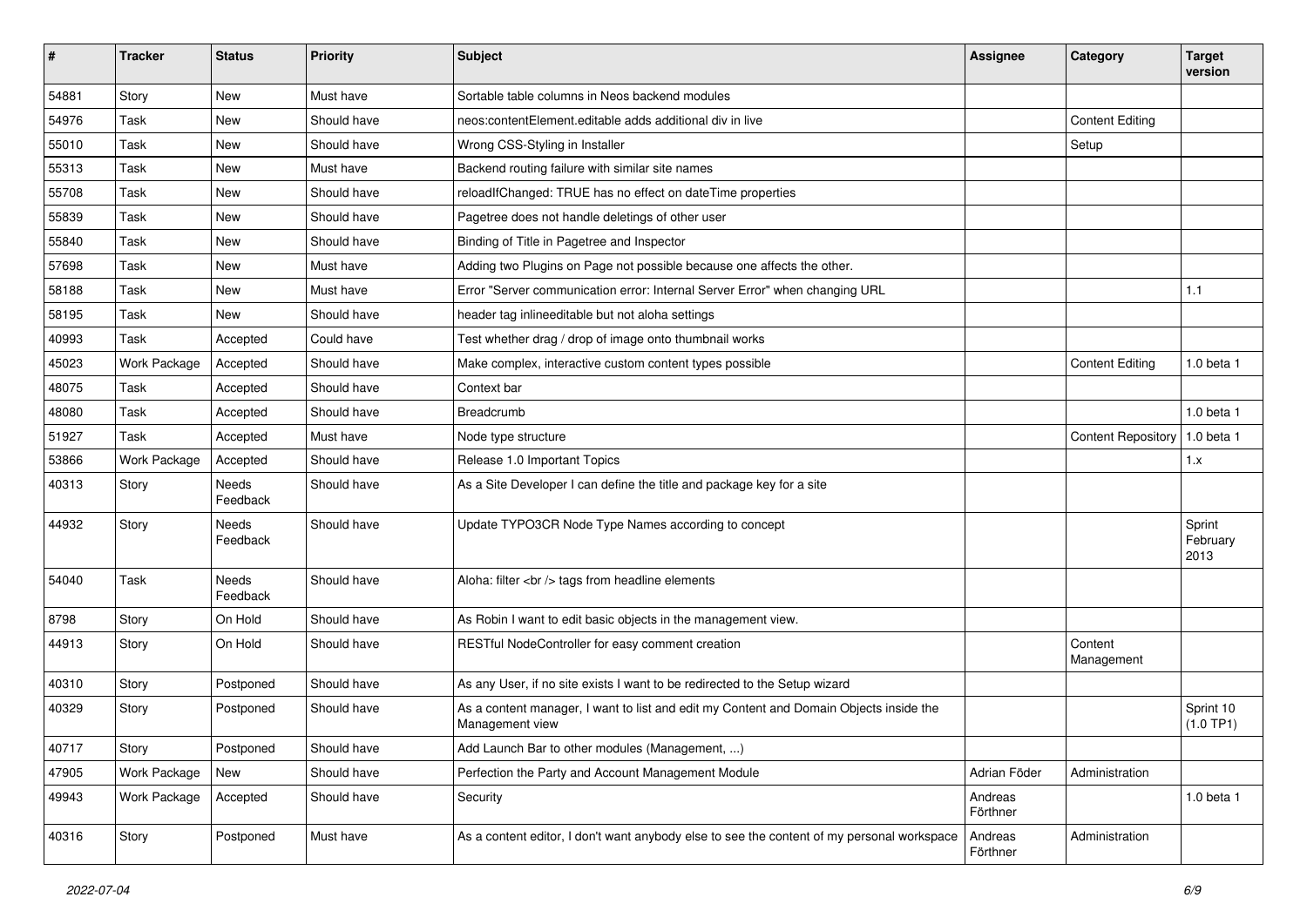| $\#$  | <b>Tracker</b> | <b>Status</b> | <b>Priority</b> | <b>Subject</b>                                                                                          | <b>Assignee</b>              | Category                 | <b>Target</b><br>version   |
|-------|----------------|---------------|-----------------|---------------------------------------------------------------------------------------------------------|------------------------------|--------------------------|----------------------------|
| 47023 | Work Package   | Accepted      | Could have      | Global user interface                                                                                   | Aske Ertmann                 | Global User<br>Interface | 1.0 beta 1                 |
| 48328 | Task           | Accepted      | Should have     | Rename JavaScript to new structure                                                                      | Aske Ertmann                 |                          | 1.0 beta 1                 |
| 41892 | Task           | New           | Should have     | Set up an environment for the demo site plus the domain name: neos.demo.typo3.org                       | Ben van 't Ende              |                          |                            |
| 41821 | Task           | New           | Should have     | discuss how documentation can be improved                                                               | <b>Berit Hlubek</b>          |                          |                            |
| 41852 | Task           | <b>New</b>    | Should have     | Add default content styles inside the content elements package.                                         | <b>Berit Hlubek</b>          |                          |                            |
| 41855 | Task           | New           | Should have     | Optimize the usability of the site creation wizard                                                      | <b>Berit Hlubek</b>          |                          |                            |
| 10506 | Story          | New           | Must have       | Minimalistic Media Browser (Files, Images, Documents)                                                   | Christian Müller             | <b>Content Editing</b>   | 1.0 beta 1                 |
| 13532 | Story          | New           | Must have       | Implement File Download Content Type                                                                    | Christian Müller             | <b>Content Editing</b>   | 1.0 beta 1                 |
| 48069 | Task           | New           | Should have     | Make node migration more user friendly                                                                  | Christian Müller             |                          | 1.1                        |
| 41100 | Task           | Accepted      | Could have      | Create one-page reference about all available TypoScript objects (nice to have)                         | Christian Müller             |                          | 1.0 beta 1                 |
| 45003 | Work Package   | Accepted      | Should have     | Media Browser                                                                                           | Christian Müller             | <b>Content Editing</b>   | 1.0 beta 1                 |
| 41838 | Task           | Accepted      | Should have     | document and update conventions for composer name and package keys                                      | Christian Jul<br>Jensen      |                          |                            |
| 41859 | Task           | Accepted      | Should have     | Create a standard library for common string, array and date functions in EEL                            | Christopher<br>Hlubek        |                          |                            |
| 44975 | Story          | Accepted      | Must have       | Implement module listing for Launch Bar, and fix search                                                 | Christopher<br><b>Hlubek</b> | <b>Content Editing</b>   | 1.0 beta 1                 |
| 50191 | Story          | Accepted      | Should have     | As an integrator I want an extensible way of including JavaScript and CSS                               | Christopher<br>Hlubek        |                          | 1.0 beta 1                 |
| 10515 | Work Package   | New           | Must have       | [WIP] Content Translation Support                                                                       | Karsten<br>Dambekalns        | General / Project        | 1.1                        |
| 41781 | Task           | Accepted      | Should have     | set up integration.flow.typo3.org                                                                       | Karsten<br>Dambekalns        |                          | Sprint<br>February<br>2013 |
| 41805 | Task           | Accepted      | Should have     | adjust release process to Composer / create Neos release using release plugin etc                       | Karsten<br>Dambekalns        |                          | Sprint<br>February<br>2013 |
| 45004 | Work Package   | Accepted      | Must have       | Write TYPO3 Neos Integrator Guide                                                                       | Karsten<br>Dambekalns        | Documentation            | 1.0 beta 1                 |
| 44925 | Task           | <b>New</b>    | Should have     | Change the styling of Blog Posts with Expose to match the current styling                               | <b>Marc Neuhaus</b>          |                          | Sprint<br>February<br>2013 |
| 41682 | Task           | Accepted      | Should have     | create a package for flow.typo3.org website listing only typo3-flow-* composer packages<br>("mini-TER") | <b>Marc Neuhaus</b>          |                          |                            |
| 44919 | Story          | Accepted      | Should have     | Use Expose for listing BlogPost-Nodes in Frontend                                                       | Marc Neuhaus                 | <b>Content Rendering</b> | Sprint<br>February<br>2013 |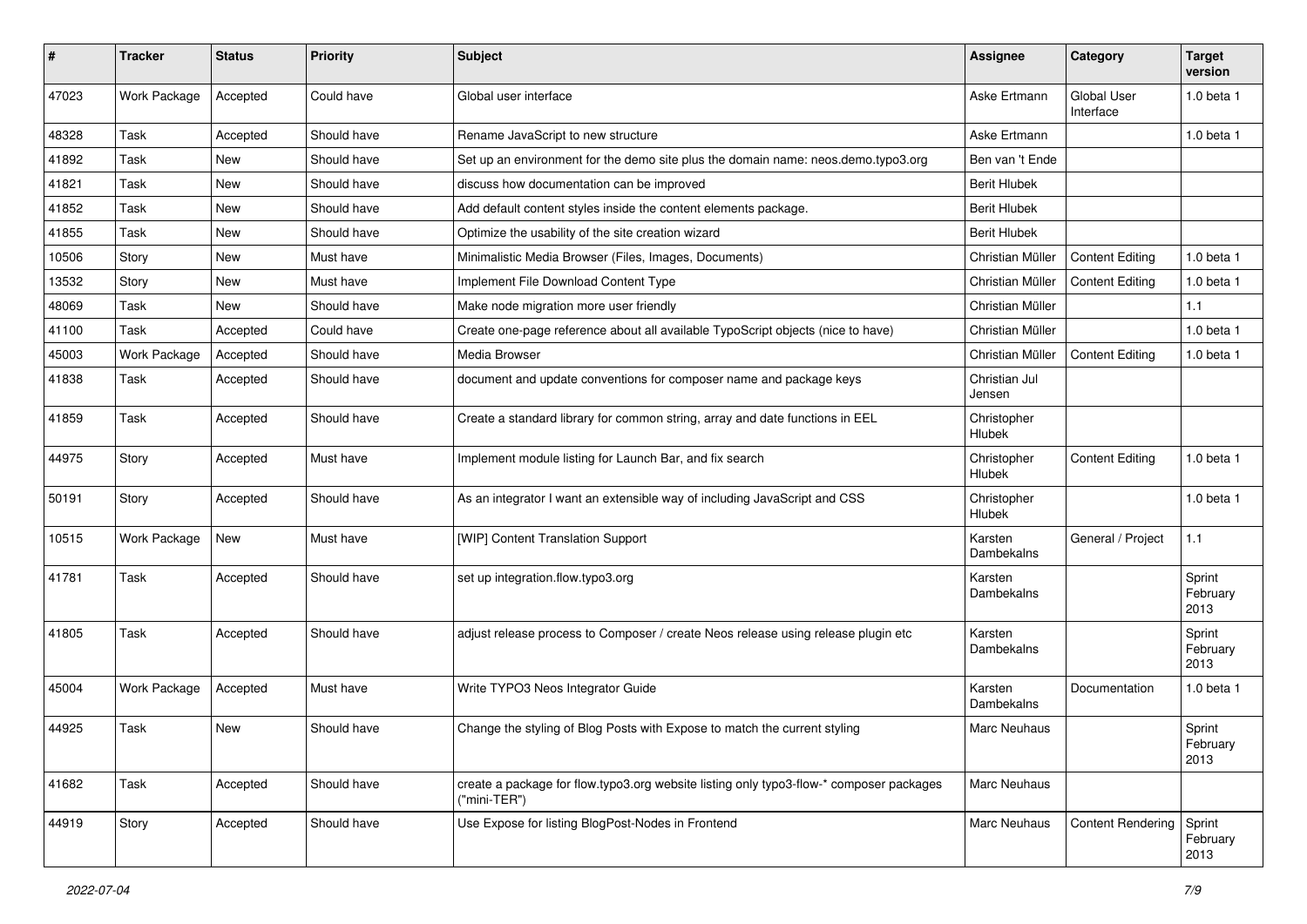| #     | <b>Tracker</b> | <b>Status</b>            | <b>Priority</b> | <b>Subject</b>                                                                           | Assignee               | Category               | <b>Target</b><br>version   |
|-------|----------------|--------------------------|-----------------|------------------------------------------------------------------------------------------|------------------------|------------------------|----------------------------|
| 44924 | Task           | Accepted                 | Should have     | Change the Post List view to use Expose                                                  | Marc Neuhaus           |                        | Sprint<br>February<br>2013 |
| 48368 | Task           | Accepted                 | Should have     | Behat tests for Page Tree                                                                | Markus<br>Goldbeck     |                        |                            |
| 40715 | Task           | Accepted                 | Should have     | global overlays should have the same color / transparency                                | Martin Muzatko         |                        |                            |
| 41845 | Task           | <b>Needs</b><br>Feedback | Should have     | write chapter on Testing in flow.typo3.org guide (Christian Peters takes over this task) | Martin Muzatko         |                        |                            |
| 44916 | Story          | <b>New</b>               | Should have     | Explore: Usage of Touch Screens for Neos                                                 | <b>Patrick Broens</b>  | Content<br>Management  | Sprint<br>February<br>2013 |
| 44912 | Story          | Accepted                 | Must have       | Exploration: Accessible Neos Content Editing Module                                      | <b>Patrick Broens</b>  | <b>Content Editing</b> | Sprint<br>February<br>2013 |
| 44926 | Task           | Accepted                 | Must have       | Define roles for navigational landmarks                                                  | <b>Patrick Broens</b>  |                        | Sprint<br>February<br>2013 |
| 44927 | Task           | Accepted                 | Must have       | Define roles for document structure                                                      | <b>Patrick Broens</b>  |                        | Sprint<br>February<br>2013 |
| 44929 | Task           | Accepted                 | Must have       | Define roles for widgets                                                                 | <b>Patrick Broens</b>  |                        | Sprint<br>February<br>2013 |
| 44930 | Task           | Accepted                 | Must have       | Check if parts marked as widget need HTML markup changes                                 | <b>Patrick Broens</b>  |                        | Sprint<br>February<br>2013 |
| 58186 | Task           | Needs<br>Feedback        | Must have       | Neos with HTTPS not possible                                                             | Peter<br>Schuhmann     |                        | 1.1                        |
| 48077 | Task           | <b>New</b>               | Should have     | Language selection                                                                       | Rasmus<br>Skjoldan     |                        | 1.1                        |
| 48076 | Task           | Accepted                 | Should have     | Wireframe mode toggle                                                                    | Rasmus<br>Skjoldan     |                        |                            |
| 44970 | Story          | New                      | Must have       | Define Neos 1.0 API                                                                      | Robert Lemke           | Documentation          | 1.0 beta 1                 |
| 45025 | Work Package   | <b>New</b>               | Should have     | [WIP] Create minimal publishing workflow                                                 | Robert Lemke           |                        |                            |
| 48241 | Task           | <b>New</b>               | Should have     | Create sandboxed Jenkins testing environment                                             | Robert Lemke           |                        |                            |
| 45408 | Work Package   | Accepted                 | Should have     | Frontend / Page Cache                                                                    | Robert Lemke           | General / Project      | 1.0 beta 1                 |
| 49385 | Work Package   | Accepted                 | Must have       | Release Flow 2.0 stable                                                                  | Robert Lemke           |                        | 1.0 beta 1                 |
| 41112 | Task           | New                      | Should have     | use better Content-Type previews                                                         | Sebastian<br>Kurfuerst |                        | 1.1                        |